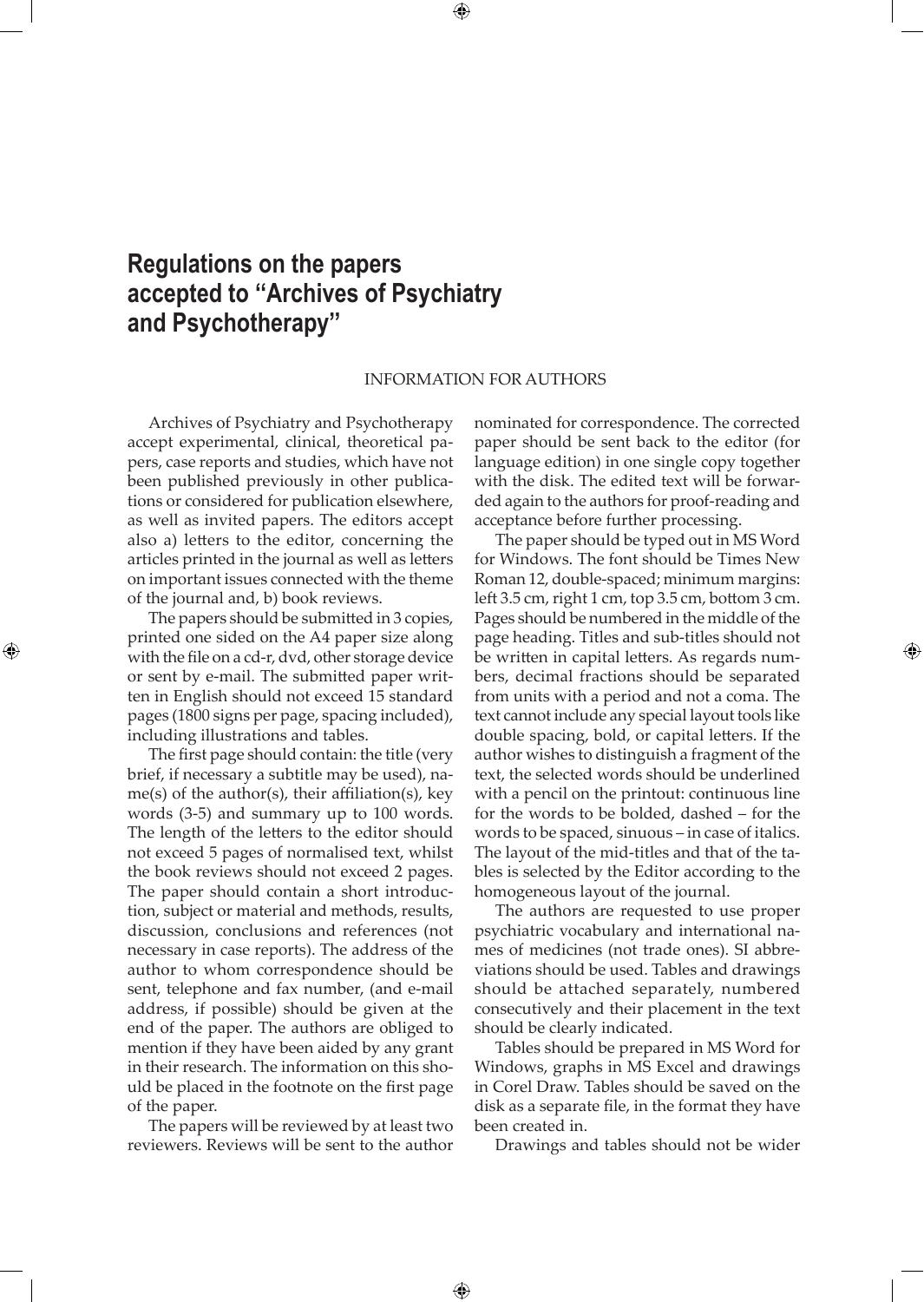## Regulations on the papers 79

 $\textcolor{red}{\textcircled{\footnotesize{+}}}$ 

 $\bigoplus$ 

than 13 cm and should be capable of reduction. Halftone drawings and illustrations should be saved as black and white (256 shades of grey) in the EPS or TIFF format, 300 dpi and the size in which they will be printed. Shades of grey or patterns should be used for filling the drawings and graphs. Do not use colour if an illustration is to be reproduced in black and white. High quality printouts of the drawings and tables should be attached to the text. Content of the tables and descriptions of drawings should be written in Arial Narrow 10. The number of tables and drawings should be reduced to minimum. The author must obtain a written permission from the copyright holder of the previously published tables, illustrations and figures.

The authors are requested to cite only necessary references, which are clearly referred to in the text. In the reference list, each item should start in a new line and be numbered according to the appearance in the text. For references with no author term "anonymous" is used.

**For papers published in journals** the references should preserve the following sequence:

⊕

surnames of the authors followed by their name initials, title of the article, name of the journal (according to Index Medicus), year, volume, pages; **Example**: Kowalski N, Nowak A. Schizophrenia – case study. Psychiatr. Pol. 1919**,** 33(6): 210–223.

**For books**: surnames of the authors followed by their initials, title of the book, place of publication, publisher, year of publication. **Example**: Kowalski ZG. Psychiatry. Sosnowiec: Press; 1923.

**For a chapter of a book**: surnames of the authors followed by their name initials, title, In: surnames and name initials of the editor of the book, title, place of publication, publisher, year of publication, pages. **Example**: Szymański BM. Depressive states. In: Kowalski AM, Głogowski P. eds. Psychiatry Manual, 2nd ed. Krosno: Psyche; 1972. p. 203–248.

Be careful about punctuation (as in examples).

Manuscripts including the results of examination of patients (involving a risk element) must have a copy of the written approval issued by the ethical committee attached.

⊕